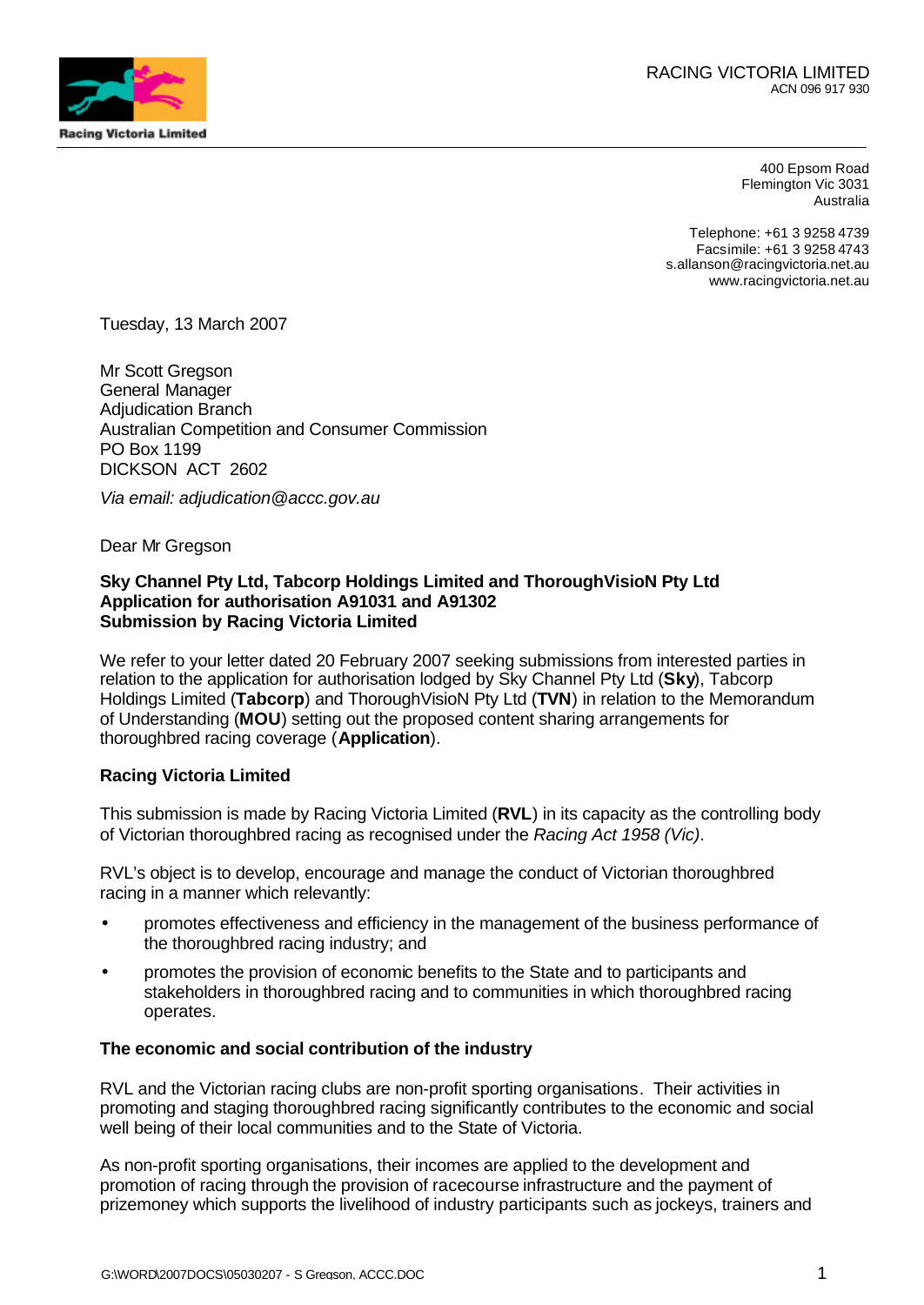stablehands as well as driving the racehorse ownership and breeding investment cycle. In addition, RVL also applies its income to investments in participant safety, welfare, education and research.

The economic and social benefits of Victorian thoroughbred racing have been evaluated by an independent study undertaken by IER and Monash University's Centre of Policy Studies in 2006.

A copy of the *Size and Scope of the Victorian Racing Industry* can be downloaded from the RVL website at http://www.racingvictoria.net.au/media/VRISizeAndScope\_FINAL\_Mar15.pdf.

The study identified that the thoroughbred racing code generates:

- \$1.6 billion per annum of economic value (real gross value added);
- 80,200 jobs and participation roles comprising 46,900 jobs (full-time, part-time and casual jobs directly employed within racing plus a further 16,300 indirectly employed by support industries) and 33,300 volunteer workers and hobby participants (including a racehorse ownership base of 28,000) – with four in every five of these participants residing in regional Victoria;
- \$365 million of Federal and State tax revenue (\$195 million Federal and \$170 million State);
- 1.6 million racegoers;
- 700 million overseas viewers:
- 160,000 international and interstate tourists; and
- 71 racing clubs supported by 51,600 members.

Beyond direct economic value, racing is also widely regarded as an important social and cultural institution which helps build and connect communities – particularly throughout rural and regional Victoria.

## **Public benefits**

RVL supports the Application and submits that public benefits will arise under the MOU in relation to the following matters:

- The so-called 'split vision' dispute, which has had substantial negative consequences for the Victorian thoroughbred racing industry, will be resolved for the term of the MOU.
- Sky will have the ability to provide 'wall to wall' racing from a single source that wagering outlet service providers and punters demand in order to stimulate and facilitate wagering.
- TVN will have the ability to pursue the development of a premium thoroughbred racing channel designed to promote and expand interest in thoroughbred racing.
- The wider availability of Sky's 'wall to wall' service to wagering outlet service providers and TVN's channel to both commercial and domestic premises will provide customers with greater choice and will promote both wagering revenues and interest in racing.
- As wagering revenues derived by Tabcorp's joint venture with the Victorian racing industry are the principal source of funding for the Victorian thoroughbred racing industry, an increase in these revenues is a significant public benefit to the industry and to Victoria.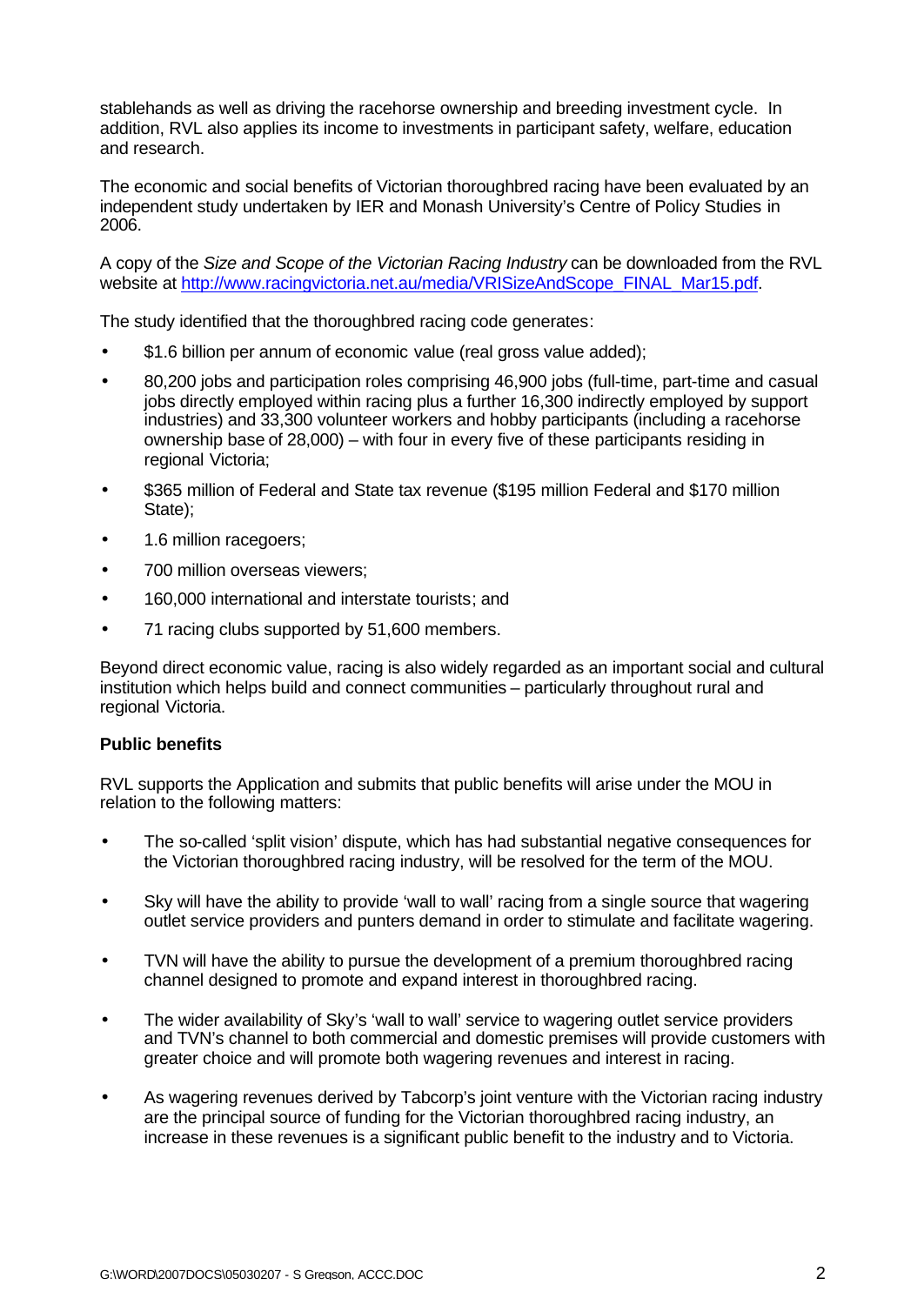- The end to expensive litigation, which has embroiled the parties to the Application and other industry participants (including RVL), will provide a stable environment for the delivery of the benefits proposed in the Application.
- The two specialist channels, one focussed on punters and one focussed on thoroughbred enthusiasts, will offer choice to customers under arrangements which provide for the efficient production of the services through the use of shared facilities.

## **Observations**

## *Industry income*

The principal source of funding for the Victorian Racing Industry (**VRI**) (including the thoroughbred, harness and greyhound codes) is through the VRI's interest in wagering and gaming revenue generated in the unincorporated Joint Venture that is managed by Tabcorp.

Overall, Tabcorp paid a total of around \$279m to the VRI in 2005/06 which was applied by the VRI to meet prizemoney commitments and operating expenses. In that financial year, \$198m was received by the thoroughbred code from Tabcorp and \$141m was paid as returns to owners, trainers and jockeys.

## *The negative consequences of the 'split vision' dispute*

Generally, punters want to watch the race on which they have had a bet. We note that Tabcorp estimates that turnover on racing can be increased by approximately 40-60% if races are broadcast to wagering outlets and domestic premises.

The negative consequences of the 'split vision' dispute with the direct flow-on impacts on the racing industry are described in the Application at paragraphs 8.60 to 8.68. In particular, RVL concurs with the impacts that related to the Victorian thoroughbred industry as follows:

- In Victoria, in 2005/06 wagering on thoroughbred racing only increased by 0.34% (Australian Racing Board Limited, *Australian Racing Fact Book: A guide to the racing industry in Australia 2005/06*, p 61) despite Tabcorp's forecast of wagering increases of around 7.4% (Paragraph 39 of the Application).
- In Victoria, in 2005/06 the wagering component of funding received by RVL was \$124m, which reflected low wagering growth compared with the previous year of \$123m.
- In Victoria, in 2005/06 country racing was most heavily impacted as country punters had no access to TVN shareholder races on Austar, which caused a 22% downturn in revenue received through the Tabcorp joint venture (*Country Racing Victoria Annual Report 2005/06*, p 24, 26).

By contrast, the end to the 'split vision' dispute has contributed to an immediate upturn in wagering and enhanced the capacity of RVL and the racing clubs to increase prizemoney levels. Wagering growth for the first half of 2006/07 is 6.8%.

Attached to this submission is RVL's media release dated 27 November 2006, '*Spring Racing Carnival Records Tumble*', which highlights attendance and wagering records achieved at last year's carnival. As a consequence, on 1 December 2006, RVL announced an additional \$4.8m of prizemoney increases to apply from early 2007.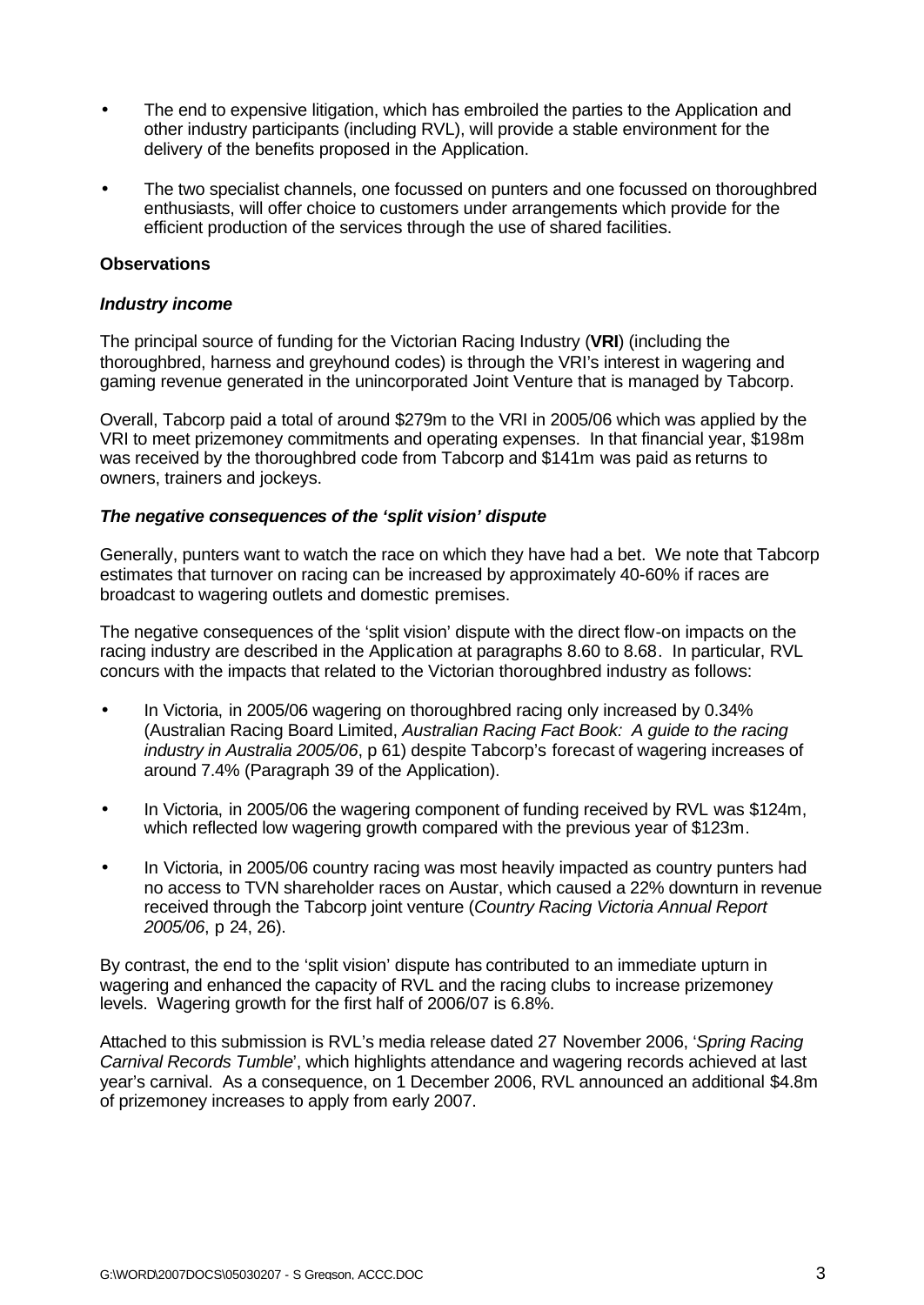# *The importance of racing coverage for stimulating wagering*

Increases in wagering turnover generated by the Tabcorp Joint Venture will result in increased funding levels to the Victorian thoroughbred racing industry which makes the industry more viable. Conversely, any reduction in wagering turnover by the Tabcorp Joint Venture negatively impacts on the amount of funding available to the racing industry and its capacity to maintain prizemoney which supports the livelihood of its participants.

The funding of regional racing is particularly important because it provides significant economic benefits to regional communities in supporting regional employment and through the attraction of people from the city who spend money in the region.

The direct correlation between off-course wagering and racing coverage is explained in detail in the Application.

The 'wall to wall' vision product is an important contributor in stimulating wagering. However, a 'showcase' vision product proposed by TVN, which will be available in commercial and domestic premises, is also important for promoting interest in wagering and racing. As the experience of the 'split vision' dispute showed, it was the country areas in Victoria which saw the greatest decline in punting interest due to the unavailability of TVN shareholder races on Austar. The inconvenience of travelling distances in regional areas was a deterrent to punters who might otherwise have had available to them the split vision in their nearest town's pubtab.

There is significant public benefit under the proposed arrangements where customers and consumers have a choice of vision products on a number of distribution channels, including satellite narrowcasting to wagering outlets, Pay TV and free-to-air television (with thoroughbred feature race meetings to be broadcast on Channels 7 and 9).

## *The promotion and expansion of interest in thoroughbred racing*

RVL and the Victorian thoroughbred industry clubs and participants strongly support the role of TVN to provide a channel which showcases thoroughbred racing. We believe that the TVN channel provides opportunities to introduce viewers to racing and to encourage greater interest and participation in the sport and at race meetings.

We accept the observations made in the Application that production efficiencies proposed in the MOU may lead to cost savings that can be utilised in program innovation on the TVN channel. The out-sourcing of the TVN channel to Sky may allow for increased range and quality across the number of products that may be offered by TVN and Sky.

## **The term of the MOU**

Paragraphs 10.17 to 10.20 inclusive of the Application make the following statements in relation to the term of the MOU:

- *10.17 Tabcorp currently holds an exclusive licence to conduct wagering in Victoria. That licence expires in August 2012. The MOU expires on 31 December 2012. Tabcorp's NSW wagering licence extends beyond 31 December 2012.*
- *10.18 The commercial reason for the MOU expiring in the month of December is because Tabcorp and Sky wish to ensure that they have access to the Melbourne Spring Racing Carnival in 2012 (assuming that their licence is renewed either on an exclusive or non-exclusive basis).*
- *10.19 The Commission Mergers Branch has previously expressed a concern that any content sharing arrangement between TVN and Sky that continues until 31 December 2012 may have the consequence of allowing Tabcorp/Sky to*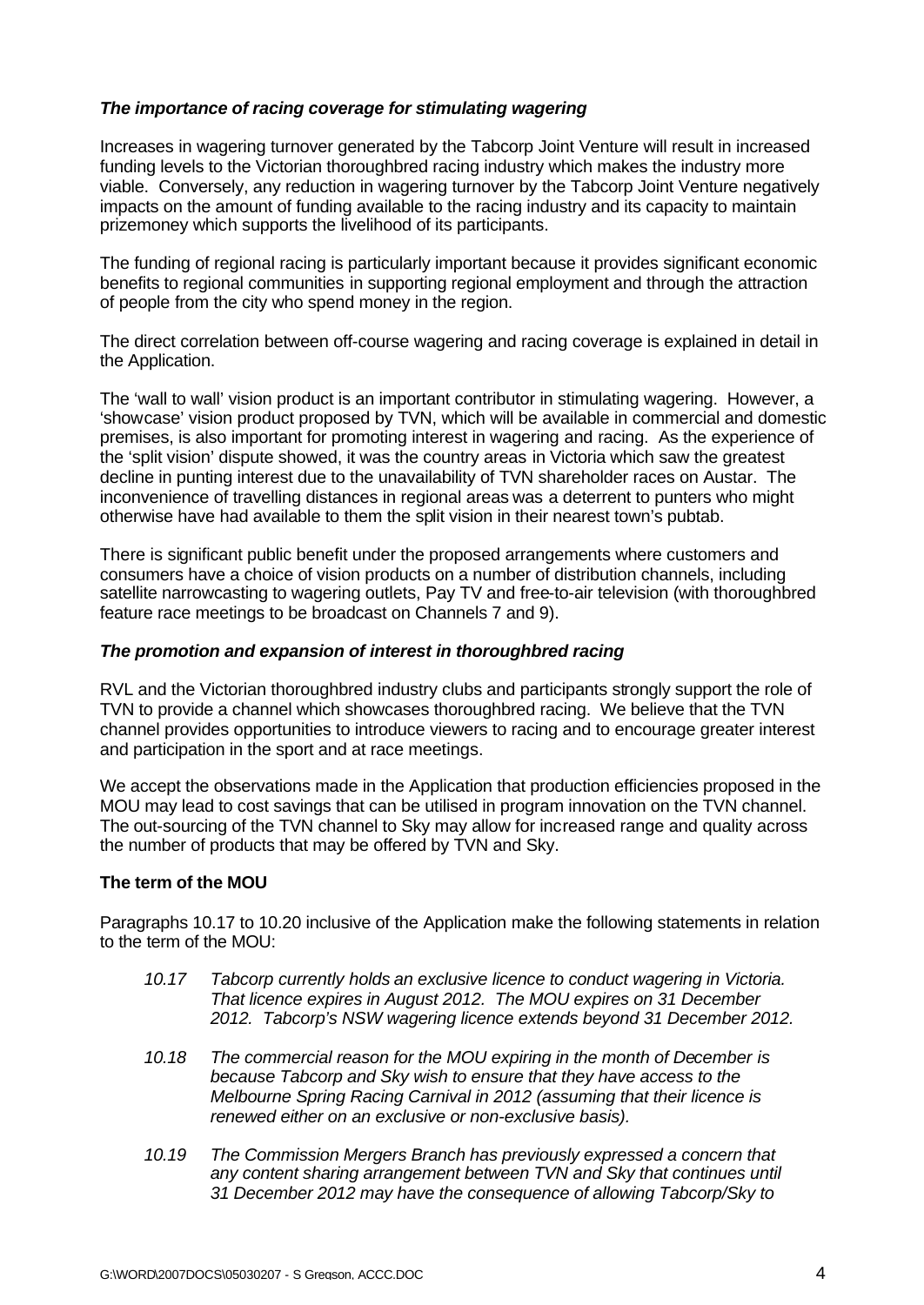*deny access to thoroughbred racing vision to any replacement or co-existing wagering licensee that may enter the market when the wagering licence is retendered by the Victorian State Government in August 2012.*

*10.20 In order to alleviate this concern, clause 15 of the MOU provides that, within 20 days of the date on which the Government of Victoria announces the identity of any third party Victorian licensee, Sky will offer to supply Sky Channel to that licensee for the period 16 August 2012 to 31 December 2012. If Sky and that third party cannot agree on the licence fee, the matter is to be referred for decision to an independent expert.*

RVL notes the concern reportedly expressed by the ACCC in paragraph 10.19 of the Application and is in turn concerned that the arrangements proposed in the MOU may not adequately address the ACCC's concern.

RVL believes that the public interest would best be served by conditions that promoted a level playing field between potential competitors for the Victorian wagering licence(s).

Competition for the Victorian wagering licence(s) would be facilitated if potential third party acquirers of such licence(s) were not faced with the likely situation of having to negotiate agreements for the supply of racing vision with their direct or indirect competitors in the process for the tendering of the wagering licence(s) by the Victorian State Government. This situation would not arise if the MOU expired on the same date as the expiry date of Tabcorp's current exclusive licence to conduct wagering in Victoria – being 15 August 2012.

Paragraphs 4.41 to 4.46 of the Application provide a summary of the provisions in the MOU which the applicants say will "alleviate" the ACCC's concerns. In brief, those provisions, as we understand them, provide that:

- Sky must offer to supply the 'wall to wall' service to the third party Victorian licensee (that is not Tabcorp) for the period from 16 August 2012 to 31 December 2012 on reasonable commercial terms, and failing agreement, to be determined by an independent expert; and
- Sky must not refuse to supply the 'wall to wall' service to wagering outlets within Victoria (referred to as "Commercial Operators") by reason that the Commercial Operators have entered into commercial arrangements with a third party Victorian licensee.

These provisions, which are expressly made by parties for the purposes of fostering competition in the market when the wagering licence is re-tendered by the Victorian State Government, are only enforceable, as a matter of contract, between the contracting parties. The "third party Victorian licensee", referred to in these provisions, who is supposed to be the beneficiary of these provisions, is neither known nor a party to the contract, and accordingly, without contractual rights to enforce these provisions. The Commercial Operators are in a similar position. Further, it is not clear whether TVN (unless it is the "third party Victorian licensee" or a "Commercial Operator") will have either the right or the commercial interest to enforce these provisions. Sky has not explained how these "obligations", which arise by private treaty, will operate in practice to protect competition that is in the public interest. RVL is concerned that doubts in relation to the enforceability of these provisions, which essentially relate to selfregulation of behavioural matters, may not be adequate to alleviate the ACCC's concerns.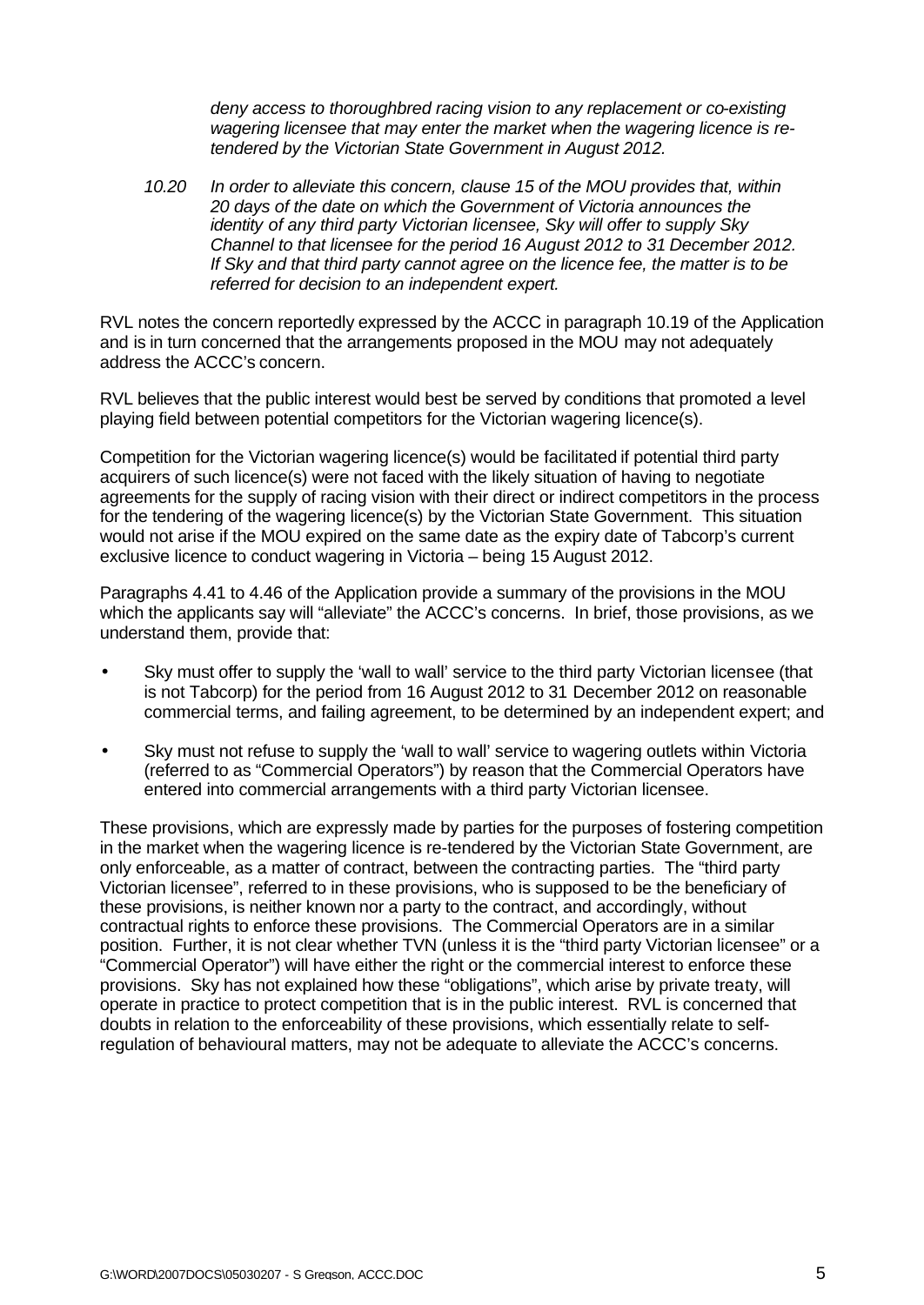# **Conclusion**

RVL submits to the ACCC that:

- the term of the MOU ought to be made to be simultaneous with the expiry date of Tabcorp's current exclusive licence to conduct wagering in Victoria; or
- in the alternative, that the contractual provisions referred to in paragraphs 4.41 to 4.46 of the Application are provided as enforceable undertakings to the ACCC under section 87B of the *Trade Practices Act*; and
- otherwise the Application is recommended for approval.

Please do not hesitate to contact us should you have any queries.

Yours sincerely

**Stephen Allanson Chief Executive Officer**